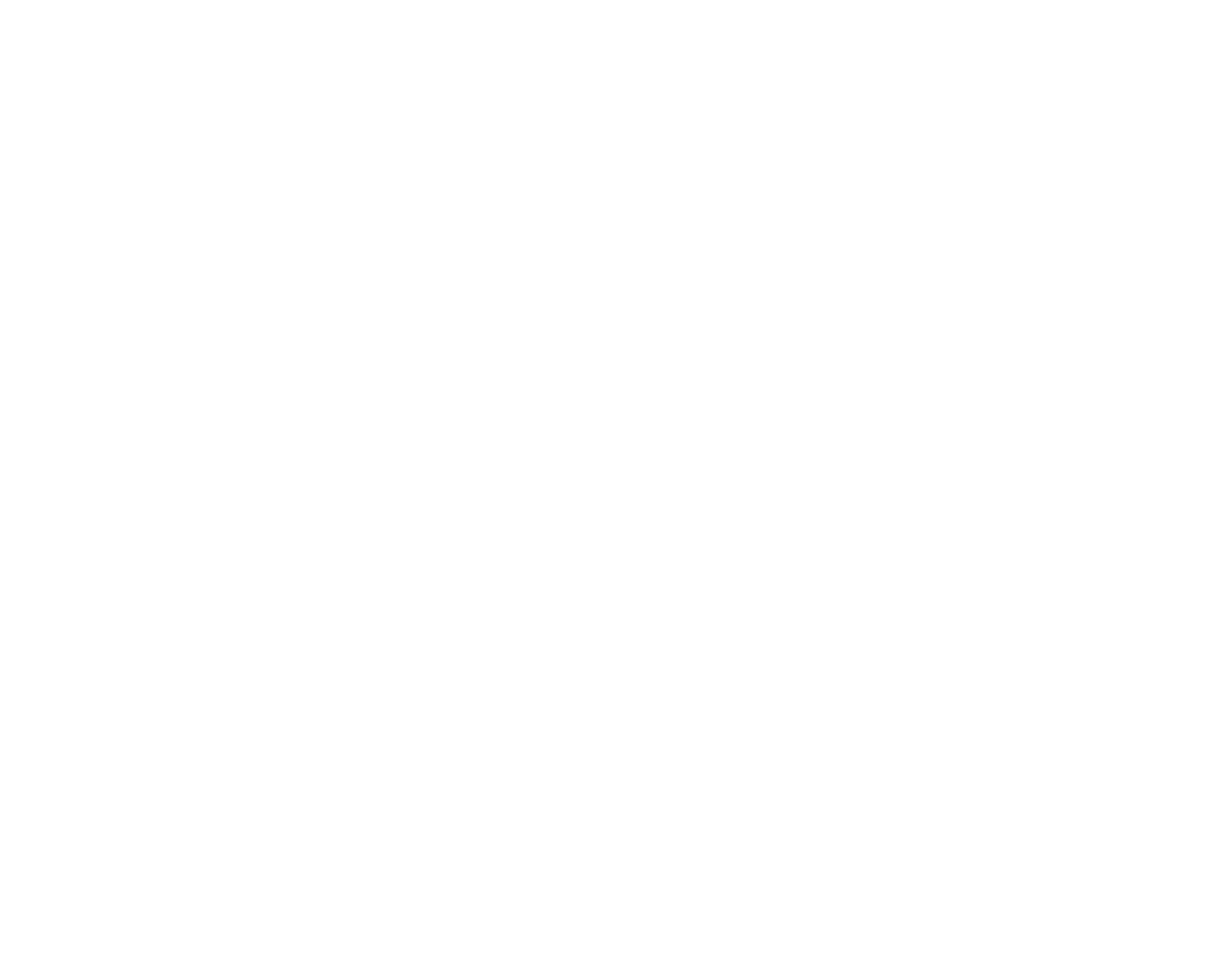#### **13. Education**

#### **13.1 Introduction**

Currently students entering Mount Allison who do not possess the interest or initiative to learn about environmental issues will often leave having gained little or no enlightenment on the subject. Those students who do take courses with environmental content will often complete them still lacking awareness concerning the concrete environmental impact of their actions. Without this understanding, they may fail to accept individual responsibility for their environment.

#### **13.2 Responsible Parties**

The University Senate handles the academic affairs of the university.

#### **13.3 Environmental Significance**

It is imperative in this time of environmental degradation that students entering the workforce in any field, do so with the dedication and knowledge needed to undo the damage which has been done to the planet; damage described by TIME magazine as The next generations biggest challenge. Not only are graduates with a specialized green knowledge needed (environmental law, engineering, architecture, journalism, planning) but also those with a general environmental literacy who can use their knowledge to make responsible choices as parents, politicians, secretaries, business people, etc., etc..

#### **13.4 Environmental Education At Mount Allison**

Mount Allison is currently offering an interdisciplinary Environmental Studies Minor. The minor consists of 24 courses from Geoscience, Geography, Economics, and Philosophy. See appendix D for courses required.

The Environmental Science Double Major was temporarily suspended in Senate this spring. The suspension was triggered by the retirement of a Geoscience professor and supported by many Faculty who felt the program was an inadequate combination of courses with an overly demanding course load. The program is currently under revision and will probably be reintroduced some time this year. In the mean time students entering Mount Allison have been informed that there will be an Environmental Science Major of some kind offered but it may not be the one currently listed in the 1998/1999 course calendar. See Appendix E for the courses required for the original Environmental Science Double Major.

Mount Allison has a total of six courses in Chemistry, Economics, Geography, Geoscience, and Philosophy, which focus on environmental issues. See appendix F for these courses, their descriptions, and prerequisites.

79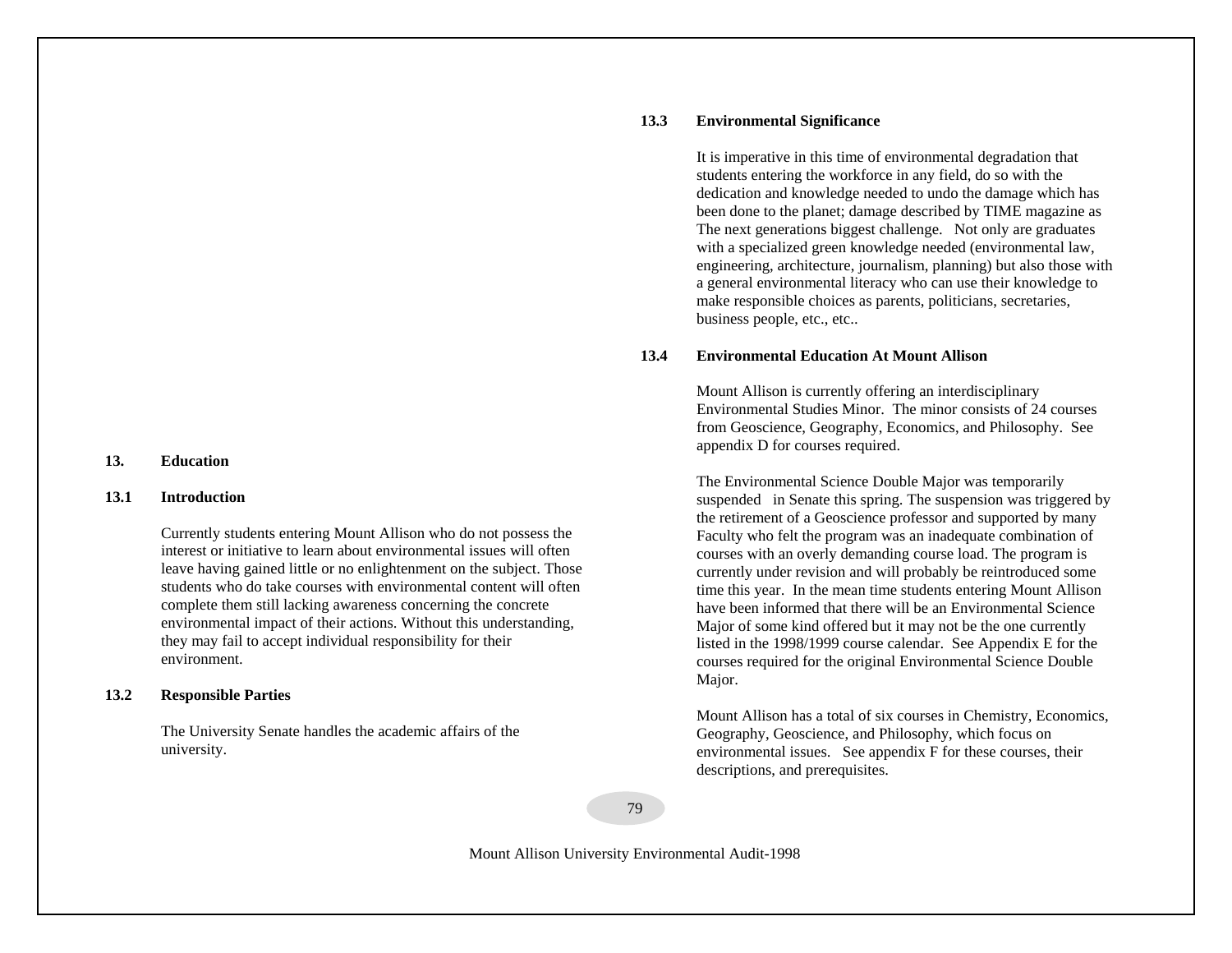With two exceptions, all of these courses are designed for third or fourth year students possessing a solid background in the subject of choice. Although advanced courses on specific environmental issues are needed and valuable, the prerequisites required for these courses may stop students with majors and interests outside of these five departments from taking the courses.

Mount Allison has courses in Biology, Canadian Studies, Commerce, Geography, Geoscience, History, Political Science, Religious Studies, and Sociology/Anthropology with some environmental content. See Appendix G for these courses, their descriptions and prerequisites.

These courses better represent the academic spectrum of the university with 9 out of 28 departments included. The majority still require prerequisites but there are six which do not.

It is worth noting that several other courses at Mount Allison contain at least some reference to the environment. This often results from the initiative of the professor. For example, in Dr. MacMillans English courses on Canadian Literature, she addresses the ideology of colonialism and imperialism and their implications for the environment. Dr Bogaard weaves environmental content into the Philosophy courses *The History of Science* and *The Philosophy of Science*. Dr. Read includes discussions concerning his research on the neutralization of waste run off in his first year Chemistry course. Although most courses are traditionally taught without addressing environmental issues, the problems and resulting solutions are so broad that they can be integrated into almost any area. Three quarters of the professors who responded to the survey question Do you incorporate environmental content into any of your courses? answered yes. Among the courses that professors listed were: Biochemistry, Native Flora; Geography, Economic Geography, Urbanization, and Regionalism; Geoscience, Dynamics of The Earth; Chemistry, Introductory Chemistry and Chemistry In Modern Society; Physics, General Astronomy,

General Physics, Classical Waves, Computing Techniques for Scientists, and Application of Physics in the Life Sciences; Math, Mathematics for Life and Environmental Science; German, Goethe and Schiller, and German Culture and Society from 1870 to the Present; English, Canadian Literature from the Beginnings to 1914, and Literature by Women in the Twentieth Century; and Commerce, Fundamentals of Marketing; Fine Arts, Intermediate Painting. Although a professors understanding of environmental content may vary from a passing comment to several lectures, the list is proof that the environment is connected to everything from waves to war.

The initiative of the teaching staff is showing up in other areas in the form of proposed courses. The Philosophy department is hoping to introduce a first year course that tackles environmental issues. The hiring of a new professor in the Sociology/ Anthropology department with a background in resource management has sparked plans of reintroducing *Ecological Anthropology* and perhaps a new course or two on ethnobotany and traditional resource management. The Geography department also has plans to reintroduce a course on hydrogeology.

Environmental education *outside* the classroom is usually generated through student initiatives. The school year of 1997/98 saw a climate change campaign and press conference, an environmental speakers series, a conference on globalization and the role of youth, an educational art exhibit on International Rivers Day, a campaign to encourage reuse of paper, a Buy Nothing Day campaign, a Protected Areas Strategy campaign and several articles in the campus paper. These events were carried out mainly by members of the Blue Green Society, Friends of Christmas Mountains, and WUSC (World University Services of Canada). A notable event next year will be a Distinguished Speakers Series focusing on the environment.

## **13.5 Case Studies**

#### 80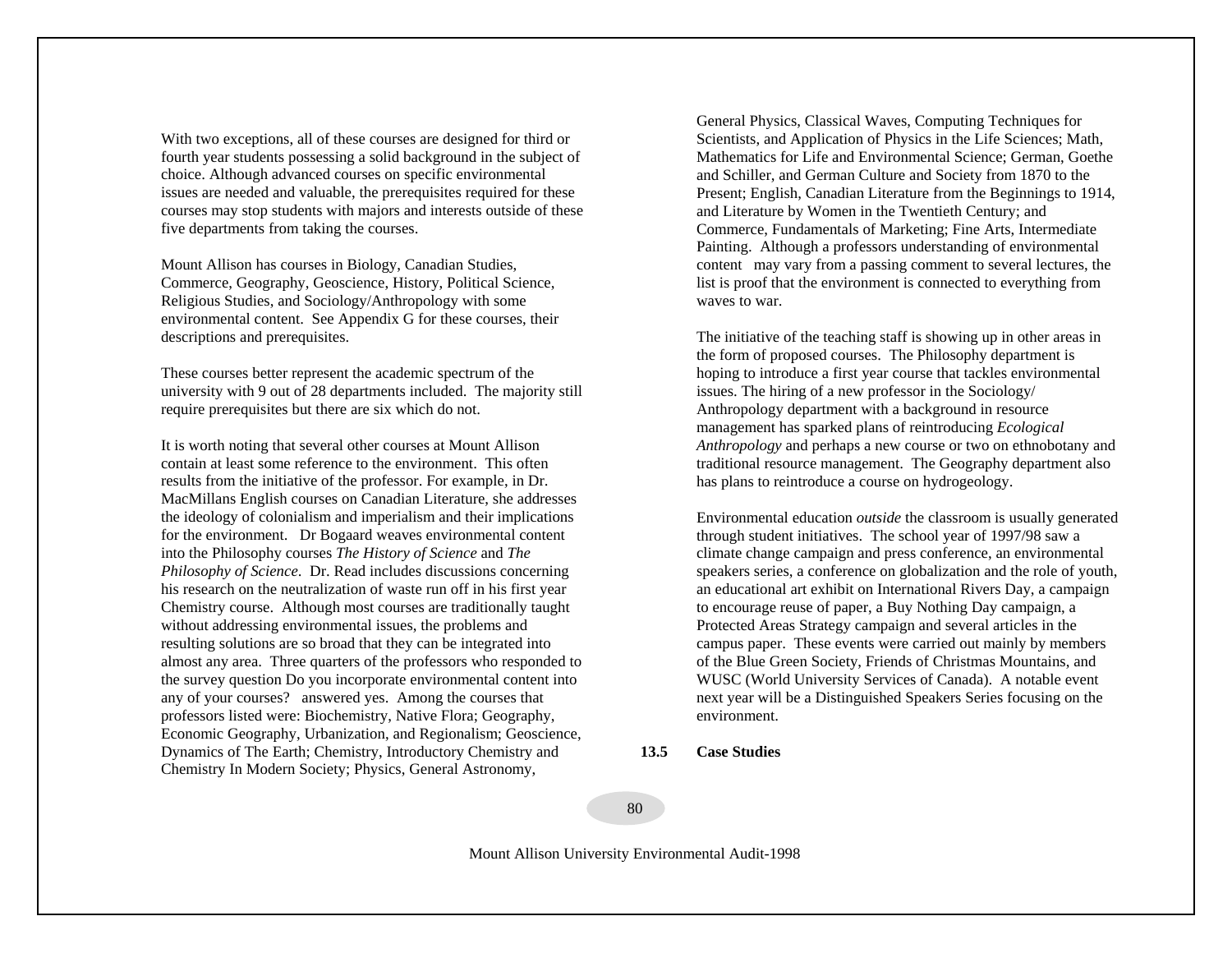Tufts Environmental Literacy Institute:

In 1990 Tufts President Jean Mayer and Dean of Environmental Programs Anthony Cortese launched the Tufts Environmental Literacy Institute (TELI) with the goal that each of the 7 800 students at Tufts would graduate environmental literate. The institutes central feature is a two-week intensive summer workshop in which a multidisciplinary group of faculty comes together to learn about environmental literacy. The workshop is designed to increase environmental knowledge and provide a forum for discussing how environmental information can overlap with the goals of specific courses. (**Blueprint For A Green Campus**)

## **13.6 Recommendations**

## **For Senior Administration**:

- 1. Include the statement all students, upon graduating, will possess the knowledge, skills, and values to work towards an environmentally sustainable future. (Blueprint for a Green Campus) as part of the universitys mission statement.
- 2. Appoint an environmental literacy task force to work towards the implementation of the following recommendations.
- 3. Develop a mandatory first year course, which would focus on the problems of environmental degradation and, more importantly, the possible solutions. This course would focus on students individual responsibility for the environment and provide them with the tools needed to be environmentally responsible citizens. The course could also include a section on the environmental impacts of campus life and methods to reduce that impact.
- 4. Introduce a Green Certificate program similar to one currently used at Princeton University. This certificate

would be awarded to all students who have successfully completed the mandatory first year course on the environment (if implemented) as well as one other course with a focus on environmental issues. Other methods of earning the certificate might include the completion of two courses with environmental focus, or one with environmental focus and two others with significant environmental content etc. etc. This certificate would be included on the students diploma upon graduation.

5. Encourage faculty to incorporate and highlight environmental content in their courses.

# **For Faculty:**

- 1. Organize workshops for faculty in all relevant disciplines that teach professors how to green their courses. This could be done with the help of an organization such as Second Nature, which provides training to faculty so students will graduate environmentally literate.
- 2. Research environmental issues applicable to your field and green first year courses with high enrollment.
- 3. When discussing an environmental problem in class be sure to carry through on the subject by informing students of actions they can take. For example: While discussing Global Warming in a Geoscience class, be sure to mention that turning off lights and computers when not in use and walking or cycling rather than driving can help to reduce the greenhouse effect. These suggestions may seem obvious, but it is only through the constant reinforcement of these actions that they will become second nature.

**For Students:** 

81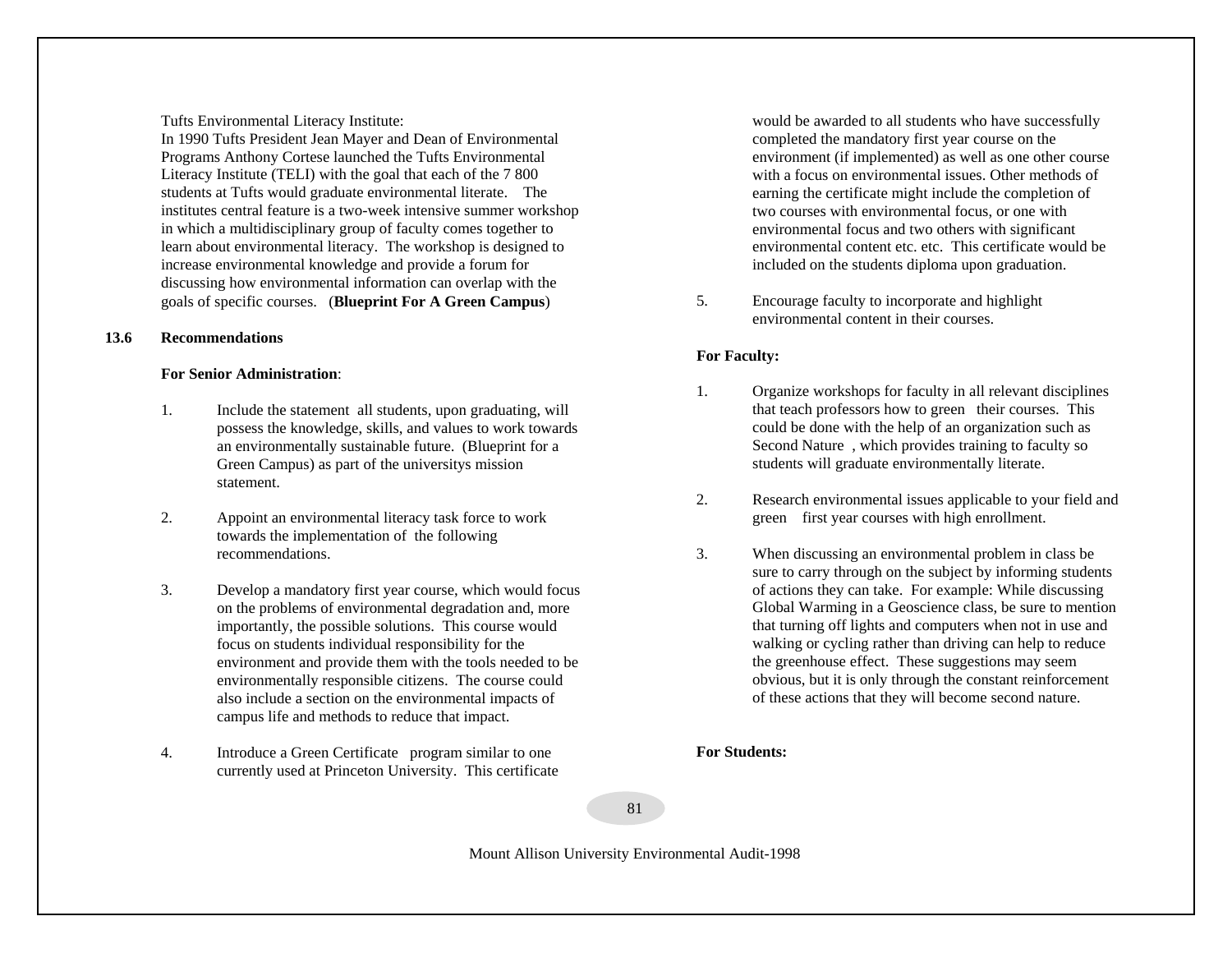- 1. Take the initiative to educate yourself on environmental issues through books, newspaper, television, etc.
- 2. Encourage faculty to green their courses through questions and comments in class.
- 3. Invite guest speakers to your society meeting to discuss relevant environmental issues. For example; The commerce society could have someone speak about environmental cost analysis, or the film society could show a documentary on the destruction of the rain forest
- 4. Organize and advertise an event such as a Mount A. Earth Day to educate students on environmental issues.
- 5. Teach by example, bring a reusable cup to *Tim Horton's*, and a reusable bag to the grocery store.

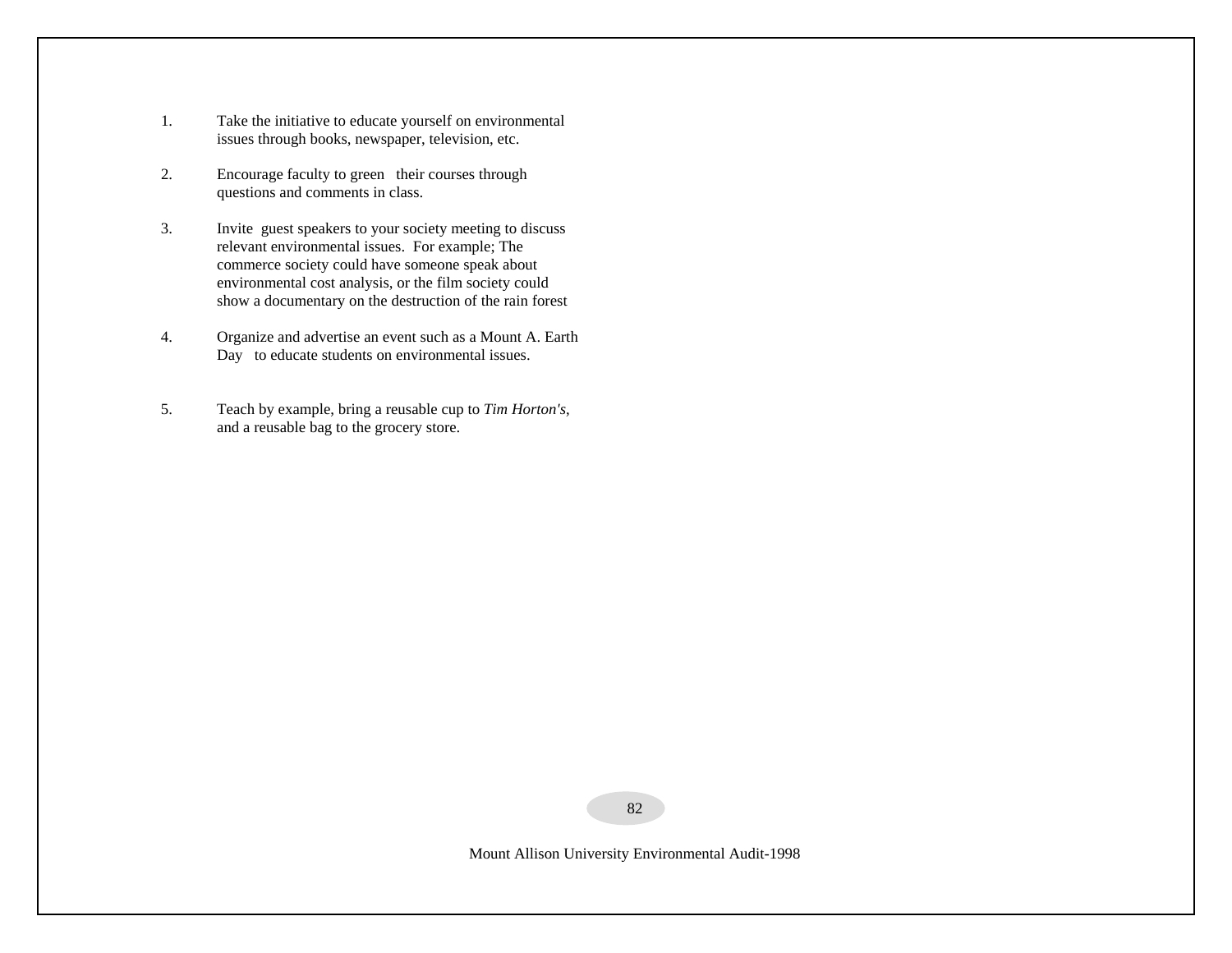## **14. Environmental Audit Survey**

To increase awareness concerning the environmental practices and beliefs of university employees, a survey was sent out to all faculty and staff in July via mass E-mail. The survey and its results follow:

This summer Mount Allison University has hired two students to conduct a comprehensive environmental audit on campus. In order to provide the auditors with a better idea of campus life, the faculty and staff are asked to complete this short, easy survey. We hope you will take the time to answer each question as honestly as possible. To complete the survey press the reply code and place an X in the appropriate box or fill out your response. If you wish your response to be anonymous, surveys can be returned to box #2247, however, all responses will remain confidential. Thank you for your help!

## **1. What method of transportation do you use to commute to work every day?**

*146 respondents. 69 travel by car. 57 travel by foot or bike. 20 use a combination of car and either foot or bike. Those that used a combination alternated depending on the season/weather, stuff to carry, day of the week, etc., etc.*

#### **2.How far do you live from campus? (Km)**

*Distances ranged from O.5km to 60km.*

**3. Would you use unbleached and/or recycled paper if it was offered?**

*100% of those that responded to this question answered yes.<sup>A</sup> few of those who responded stipulated that for some things they would prefer regular paper (ie formal letters)* Rationale: *A common response was simply Why not?*

## **4. Would you accept assignments via E-mail?**

*144 respondents yes: 70 no: 27 N/A: 47* 

Rationale:

*Those that answered yes, included as their reasons:* 

- •*decreased paper use*
- •*efficiency*

*Those that answered no included as their reasons:* 

- •*too difficult to read and mark (would have to print up anyway)*
- $\bullet$  *subject does not lend itself to easy computer usage (some math and language courses requiring special notation)*

## **5. Would you accept assignments double sided?**

*143 respondents yes: 87 no: 10 N/A: 46* 

Rationale:

*Those that answered yes commonly noted reduced paper wastage. Reasons for not accepting assignments double sided included difficulty marking.* 

**6. Would you support a university purchasing policy which**

83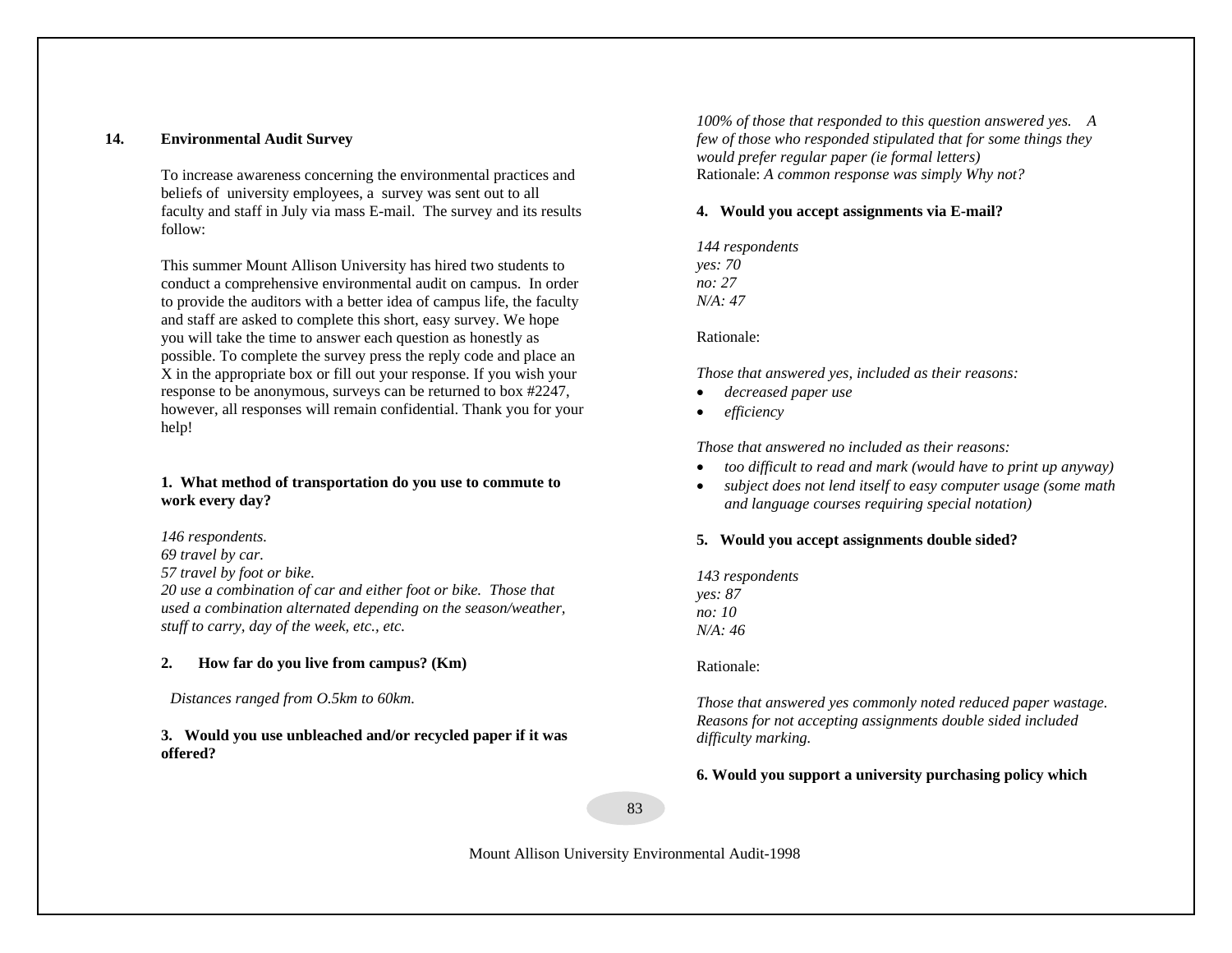## **favoured environmentally friendly products, equal in quality to the unfriendly alternative, at a cost;**

[ ] 10 % more expensive [  $\vert$  5% more expensive

- [ ] equal in price
- [ ] other

*137 respondents 10%: 36 5%: 48 equal: 53*

## Rationale:

*Respondents noted that the only way that quality and variety will increase and prices decrease for environmentally friendly products is if a market develops for them. Concerns included whether or not the university could afford a policy requiring the purchase of a more expensive (albeit better for the environment) product.*

## **7. Would you support a departmental purchasing policy which favoured environmentally friendly products, equal in quality to the unfriendly alternative, at a cost;**

[  $10\%$  more expensive [ 15% more expensive

- [ ] equal in price
- [ ] other

*132 respondents 10%: 34 5%: 43 equal: 47*

Rationale:

*See rationale for #6*

# **8. Do you support the spraying of the campus with herbicides in order to maintain a weed free campus?**

[ ]Yes [ ]No

*129 respondents yes: 27 no: 102* 

Rationale:

*Responses to this question were generally quite passionate. Those who supported herbicide use believed they were necessary to maintain a good image for Mount Allison. Those against herbicides expressed concerns for the health of people and the surrounding environment, as well as money spent in an area they felt was of no use to the university community.*

## **9. Do you incorporate environmental content into any of your courses?**

 $\lceil$  lyes  $\lceil$  lno  $\lceil$  lN/A

*136 respondents yes: 38 no: 14 N/A: 84* 

## Rationale:

*The large number of N/A responses could be due to professors believing that the environment was not applicable to their subject rather than the response of non-professors.* 

If yes, which one $(s)$ ? *See Education* 

**10. Would you consider the ventilation in the building you work in to be:**

84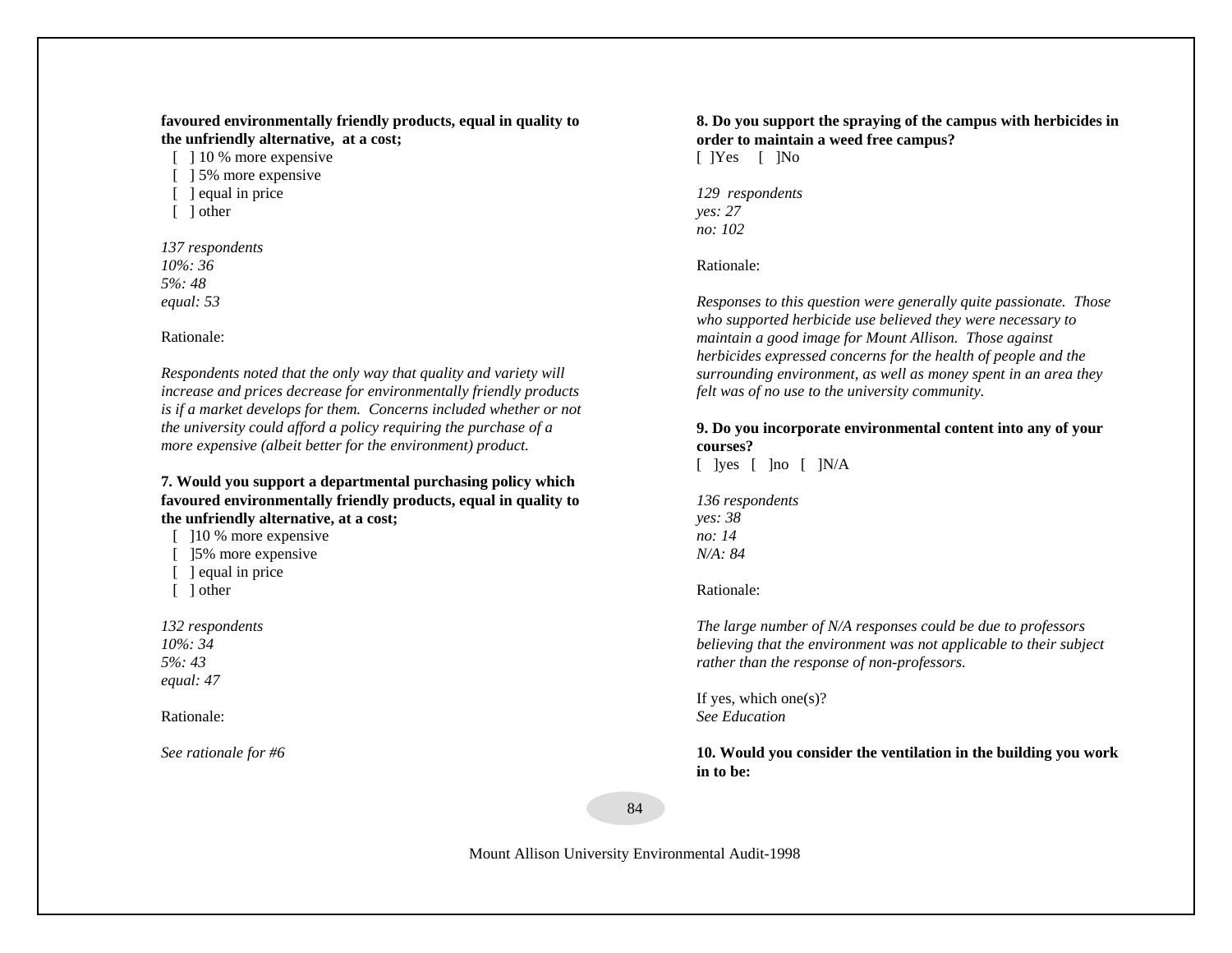[ ]Very Poor [ ]Poor [ ]Fair [ ]Good [ ]Excellent

*136 respondents Very Poor: 26 Poor: 31 Fair: 50 Good: 24 Excellent: 5* 

*Common complaints came from the library, conservatory, and chemistry building. People were more contented in Avard Dixon and the CLT.*

## **11. What areas of wastage do you see in your department and around campus?**

*An overwhelming number of respondents cited paper as an area of major wastage on campus. Other areas of concern were unneeded lighting and heating.*

## **12. What ideas do you have to improve the environmental practices of this university?**

*Suggestions included:* 

- *- greater use of E-mail*
- *more recycling containers*
- *- educating people on energy conservation*

## **13. What initiatives have you or your department taken to decrease your environmental impact?**

*The most popular and often the only response was recycling paper.* 

*As an example of what a department can do on their own initiative here is one persons response:* 

The Social Sciences took the initiative four years ago to buy blue boxes for each member of the Faculty to have by their desks. It took awhile for some people to use them effectively but now everyone uses them as a matter of course. We also recycle cans and bottles on our own. Phone books are saved and carted to any groups which collects them for fundraising. We also encourage all our staff to photocopy double-sided whenever possible. A number of us try to turn off lights whenever we see them left on inappropriately. We purchased a shredder in 1995 to shred documents which cannot go in the regular recycling. The shredded material can then be sold to a recycling firm. We shred enormous amounts of paper each year. We have also saved the unused portions of test/exam booklets and have them made into scratch pads. It saves us buying scratch pads and our "home-made" cost much less. We almost never throw out padded envelopes we receive in the mail. We reuse them. We reuse computer disks from outdated software. We reuse binders and duo-tangs from old student assignments and outdated handbook

## **15. Bibliography**

## **15.1 General**

ADI Limited, Environmental Review January 19, 1996 Draft, Moncton, Canada: ADI Limited, 1996

Body Shop Environmental Audit, http://www.thebodyshop.ca/whats\_in\_shop/taking\_action/environm ental/audit, [June, 1998].

Campus Earth Summit, Blueprint For A Green Campus: The

85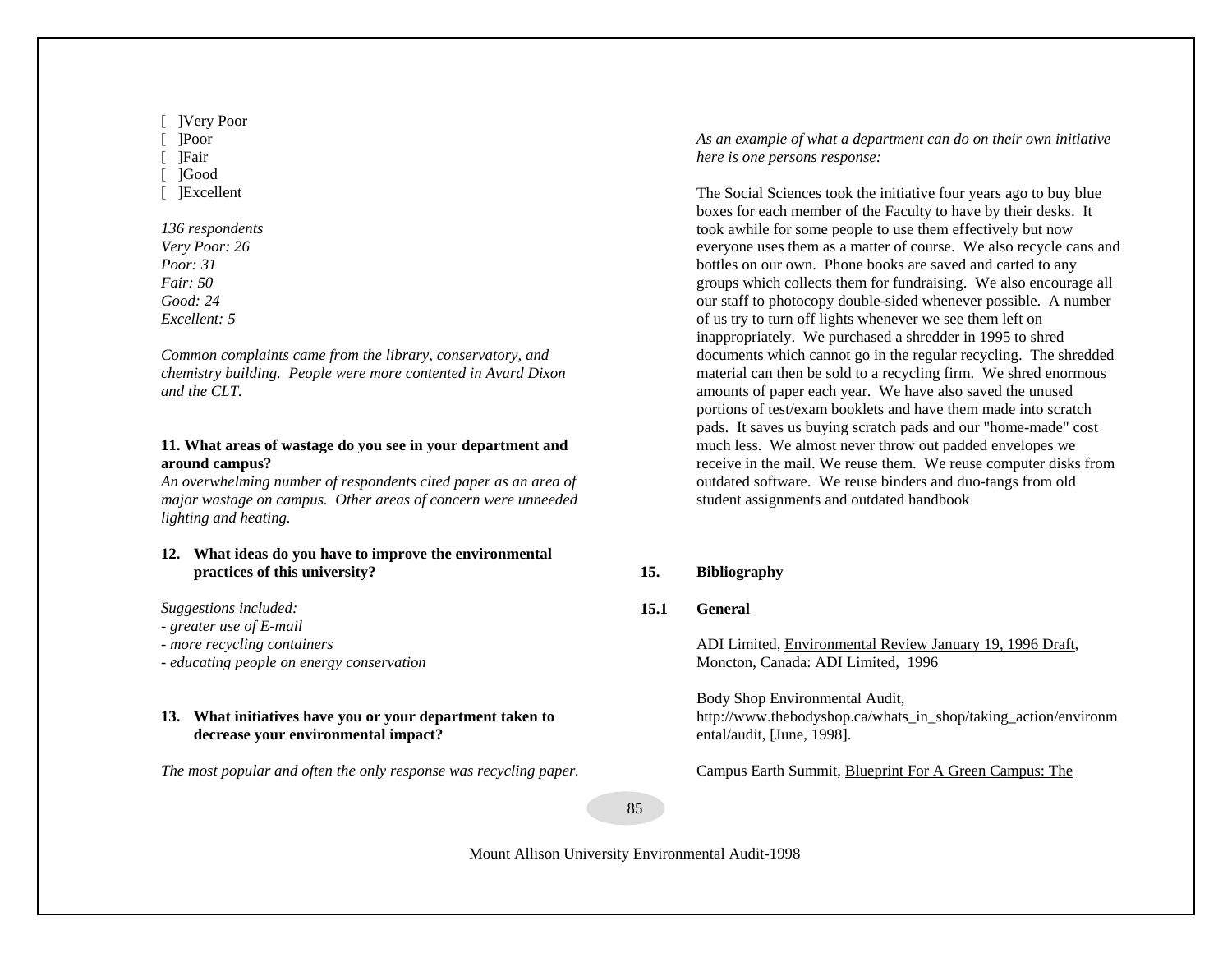Campus Earth Summit Initiatives For Higher Education, Washington DC, USA: The Heinz Family Foundation, 1995.

Campus Environmental Audit: University of Pennsylvania, http://dolphin.upenn.edu/~pennenv/audit/, [June, 1998].

Dixon, Thompson, and Serena van Bakel, A Practical Introduction to Environmental Management On Canadian Campuses, Ottawa, Canada: National Round Table On The Environment And The Economy, 1995.

Environment Canada, What We Can Do For Our Environment, Canada: Minister of Supply and Services, 1991

Jeff Lamb, Director of Facilities Management at Mount Allison University. Interview by auditors, June 1998, Sackville, N.B.

Dale Patterson, Dale, Canadian Wildlife Services. Interview by auditors, June 1998, Sackville, N.B.

Princeton Environmental Reform Committee (PERC) Home Page, http://www.princeton.edu/~perc, [June, 1998].

Smith, April A., Campus Ecology: A Guide To Assessing Environmental Quality and Creating Strategies For Change, Venice, California: Living Planet Press, 1993.

University of Oregon Campus Recycling Program, http://darkwing.uoregon.edu/~recycle/, [June, 1998].

Wackernagel, M., Our Ecological Footprint, Canada: New Society Publishers, 1996.

Watgreen: Greening the Campus, http://www.adm.uwaterloo.ca/infowast/watgreen/, [June,1998].

#### **15.2Natural History**

Boyer, George F. Birds of Nova Scotia-New Brunswick Region Occasional Paper #8 2nd edition C.W.S. 1972.

Gillies, John, Sackville Waterfowl Park, Sackville N.B.

McKennah, Colin, Canadian Wildlife Services. Interview by auditors, June 1998, Sackville, N.B.

## **15.3 University Structure**

Barbara Cambell, Director of Community Development and Public Relations for town of Sackville. Interview by auditors, June 1998, Sackville, N.B.

Chris Hunter Housing Manager at Mount Allison University. Interview by auditors, June 1998, Sackville, N.B.

Sam Millar, SAC President at Mount Allison University. Interview by auditors, May 1998, Sackville, N.B.

David Stewart, VP Administration at Mount Allison University. Interview by auditors, June 1998, Sackville, N.B.

Mount Allison University By-Laws

Mount Allison University 1998-1999 Budget

Renaissance Sackville, Sackville New Brunswick: Where You Belong, Renaissance Sackville: `Sackville, Canada, 1996

## **15.4 History of Environmental Action on Campus**

Amelia Clark, Sierra Youth Coalition (former student at Mount Allison University). Interview by auditors, August 1998, Sackville, N.B.

86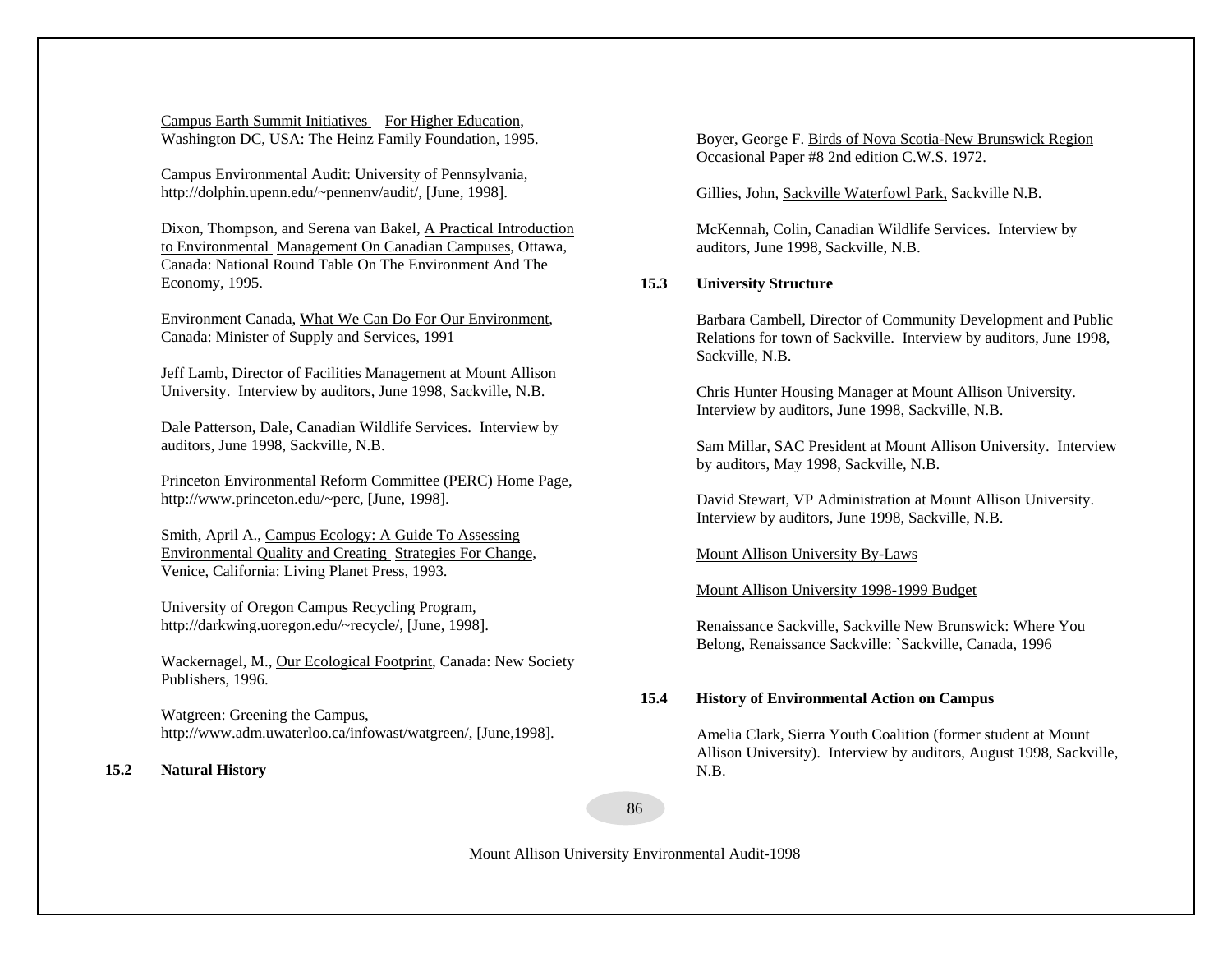Mark Purdon, former head of Friends Of Christmas Mountains. Interview by auditors, August 1998, Sackville, N.B.

## **15.5 Energy**

Achar, Rajani, Nitikin, David, Otto, Kay, and Pellizzari, Paul, Shopping With A Conscience, Ethicscan Canada Ltd: Etobicoke, ON, 1996.

Atlantic Wind Test Site, Wind Energy Systems: A Buyers Guide, CANMET: Cape North, PEI, 1997.

Canada Centre for Mineral and Energy Technology, Technologies For A Cleaner Environment: Energy Efficiency, Alternative and Renewable Energies, Minister of Supply and Services:Canada, 1991.

Canadian Wind Energy Association, Wind Energy: Basic Information, CanWEA: Calgary, Canada, 1997.

Canadian Wind Energy Association, Wind Energy In Canada: An Action Plan to 2000, CanWEA: Calgary, Canada, 1997.

Canadian Wind Energy Association, Canadian Wind Energy Industry Directory, CanWEA: Calgary, Canada, 1997.

Carl Brothers, Wind Test Site. Interview by auditors, August 1998, Sackville, N.B.

Peter Crawshaw Network Manger in Computer Services at Mount Allison University. Interview by auditors, June 1998, Sackville, N.B.

George Dashner, Energy Management Specialist at NB Power. Interview by auditors, June 1998, Sackville, N.B.

Perry Eldridge, Technical Services Manager at Mount Allison University. Interview by auditors, June 1998, Sackville, N.B.

Electric Power Act, Queens Printer For New Brunswick: New Brunswick Canada, 1996.

Flavin, Christopher, TIME Special Issue: Our Precious Planet, Clean As A Breeze, November, 1997.

Landis and Staefa, Facility Efficiency Consulting Overview, Landis and Staefa: 1998.

Natural Resources Cananda, Renewable Energy Deployment Initiative, Her Majesty The Queen in Right of Canada: Ottawa, Ontario, 1998

Natural Resources Canada, Solar Water Heaters: A Buyers Guide,

NB Power, NB Power Environmental Report 1996, NB Power: Fredericton New Brunswick, 1996.

 NB Power, Monthly Electric Rates October 1, 1997, General Service II; Balance kWh costs

Raye, Thomas, Photovoltaic Systems: A Buyers Guide, Natural Resources Canada: Ottawa, Canada, 1995.

STEM Report, Savings through Energy Management, Report fpr Centennial CVI. Guelph, Ontario.

Glen Wilson, NB Power. Interview by auditors, June 1998, Fredriction, N.B.

#### **15.6Hazardous Waste**

Acid Rain: Building on Success, Government of Canada Report, Se

87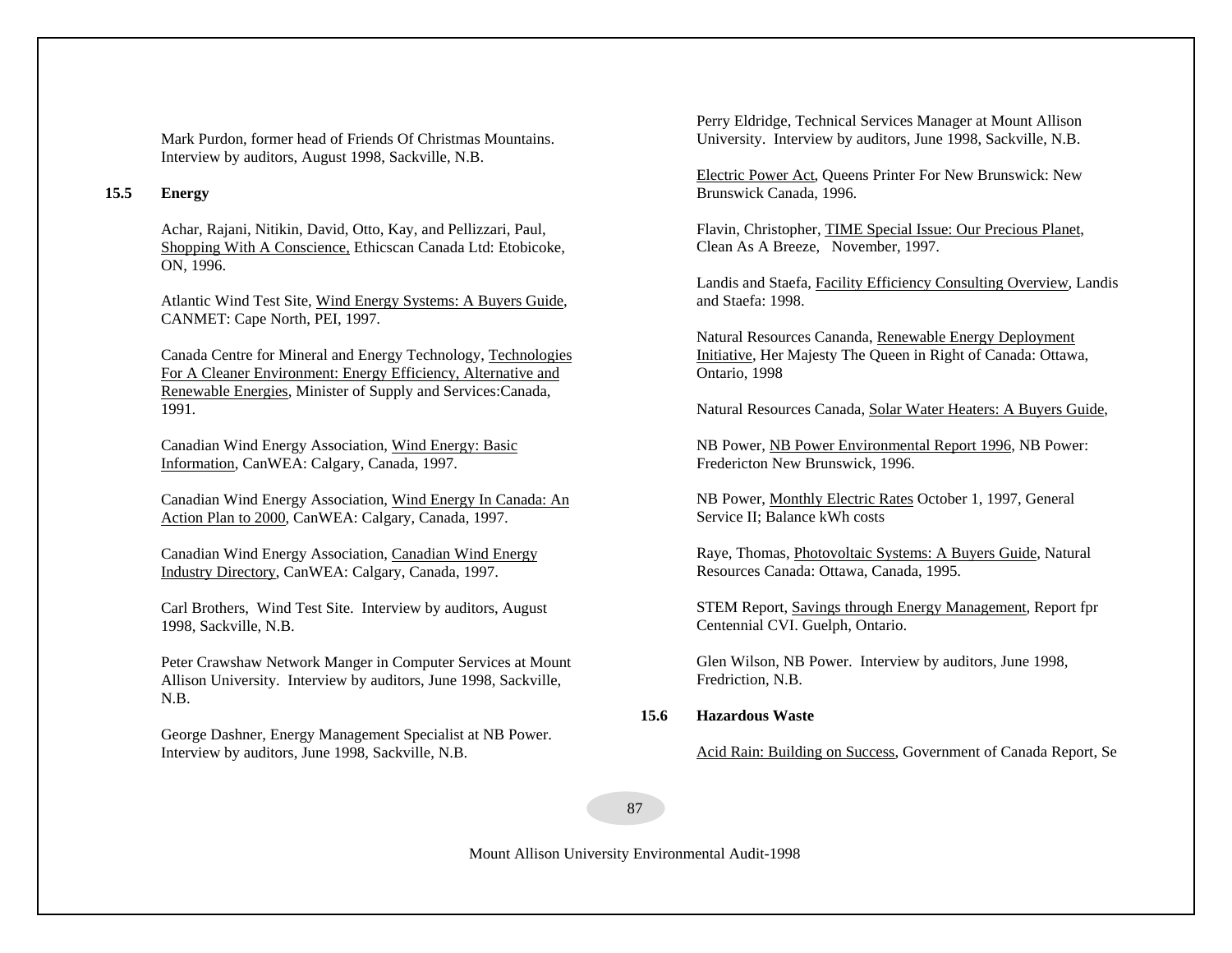Dr., Ronald Aiken, Head/Professor of Biology at Mount Allison University. Interview by auditors, July 1998, Sackville, N.B.

ADI Ltd, Environmental Review performed, January 1996

Dr., Douglas Cambell, Assistant Professor of Biology at Mount Allison University. Interview by auditors, July 1998, Sackville, N.B.

Carson, Rachel, Silent Spring, New York: Fawcett Crest Printing, 1962.

George DeBenedetti, Professor of Economics at Mount Allison University. Interview by auditors, June 1998, Sackville, N.B.

Information taken from the Pennsylvania Environmental Audit, http://dolphin.upenn.edu/~pennenv/audit/

Audrey Kenny, Custodial Supervisor at Mount Allison University. Interview by auditors, July 1998, Sackville, N.B.

Kerry, Julian Ecodemia, National Wildlife Foundation, Washington, D.C. 1995, pg. 160-66)

Macleans, Solutions At Home, September 17, 1990 pg. 44ptember 1992 .

Mike Murphy, Manager of Environmental Services in Facilities Management at Dalhousie University. Interview by auditors, July 1998, Halifax, NS

State of the Environment Reporting, Environment Canada Reporting, SOE Bulletin #94-2 Feb, 1994

Jack Stewart, Dean of Science at Mount Allison University. Interview by auditors, August 1998, Sackville, N.B.

Theodore, Mary K. And Louis Major Environmental Issue Facing the 20th Century .1996 Prentice-Hall

Wynberg, Debby, Supervisor of Grounds at Mount Allison University. Interview by auditors, July 1998, Sackville, N.B.

## **15.7 Solid Waste**

Tim Bezel, Custodial Manager at Mount Allison University. Interview by auditors, May 1998, Sackville, N.B.

Clarke, Amelia., Modelling and Analysis of Waste Flow in a Campus Ecosystem, Focusing on the Human Impact, Amelia C. Clarke: Sackville New Brunswick, 1995.

Geography 4521, Recycling Plan for the Community of Sackville and Mount Allison University, Geography 4521: Sackville, New Brunswick, 1998.

Pagen, Jeffery Landfill-Safer by Design, March 1996

Vince Smyth, Director of Administrative Services/Security. Interview by auditors, June 1998, Sackville, N.B.

## **15.8 Education**

Jeff Hollet, Assistant VP at Mount Allison University. Interview by auditors, July 1998, Sackville, N.B.

Mount Allison University, Mount Allison University Calendar 1998-99, Mount Allison University: Sackville, New Brunswick, 1998.

## **15.9 Procurement Policies**

Dale Creelman, Purchasing Manager at Mount Allison University.

88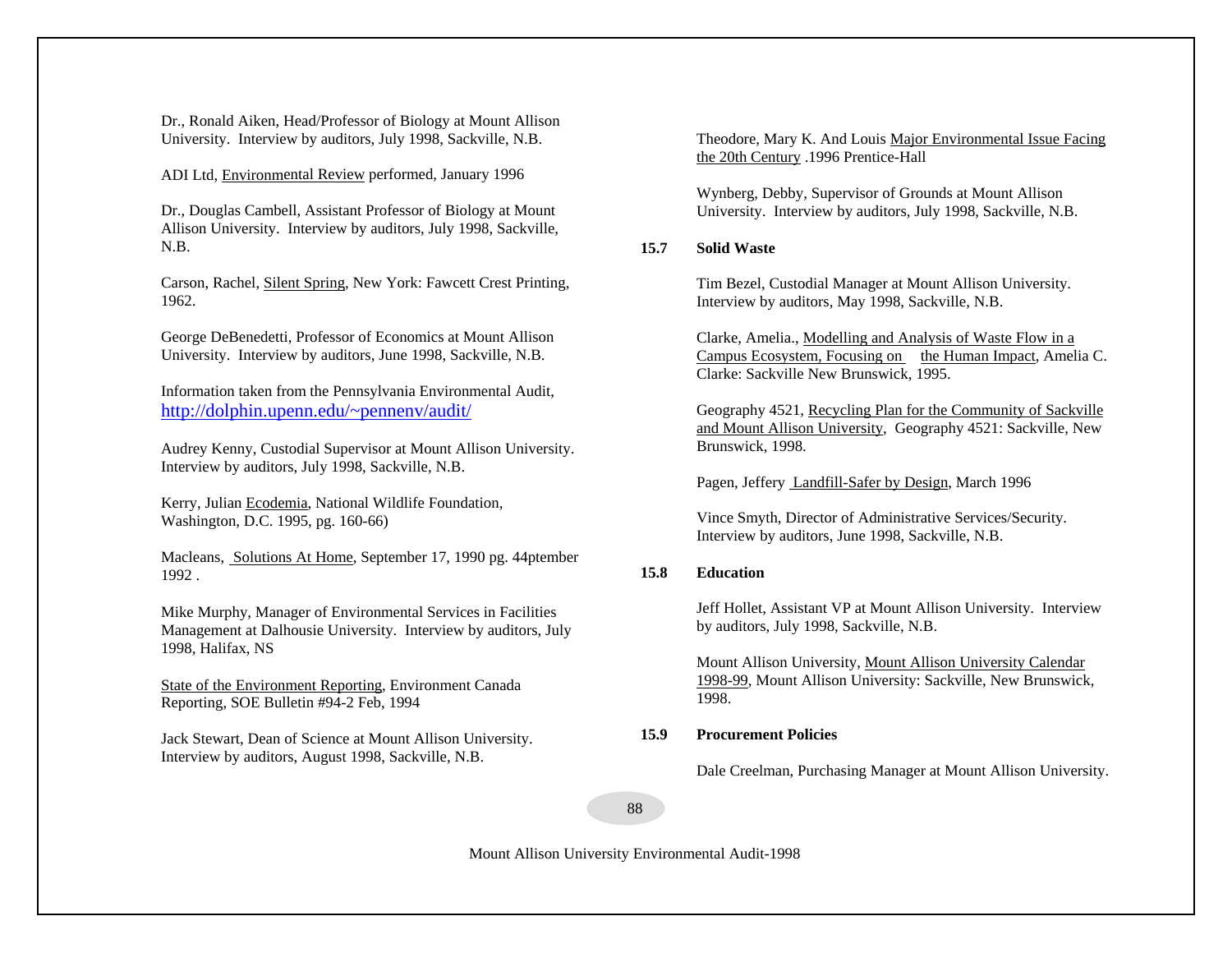Interview by auditors, June 1998, Sackville, N.B.

#### **15.10 Water**

Environment Canada, A Primer on Fresh Water: The Environmental Citizenship Series, Environment Canada, 1994.

Michelle Chase, Sackville Town Hall. Interview by auditors, June 1998, Sackville, N.B.

Serrill, Micheal S., TIME Special Issue: Our Precious Planet, Wells Running Dry, November 1997.

## **15.11 Air Quality**

Tom Clare, Canadian Wildlife Services. Interview by auditors, June 1998, Sackville, N.B.

## **15.12 Food Services**

Endangered Earth Update Time Dec. 18, 1989,

Information obtained through information with Westmoreland Solid Waste Corporation representative Bill Slater, June 9, 1998.

- Appendix A Representative Species Appendix B NB Power's Environmental Poliy Appendix C Bulk E-Mail Policy
- Appendix D Environmental Studies Minor
- Appendix E Environmental Science Double Major
- Appendix F Environmental Courses
- Appendix G Courses with Environmental Content
- Appendix H Quebecor Printing Environmental Policy
- Appendix I Xerox Environmental Policy
- Appendix J Mount Allison University Misson
- Appendix K Valdez Principles
- Appendix L Map of Campus

Hallowell, Christopher, TIME Special Issue: Our Precious Planet, Will The World Go Hungry?, November 1997.

Mark Henchey, Director of Food Services at Mount Allison University. Interview by auditors, June 1998, Sackville, N.B.

Macleans, The Environment, Sept. 1989, pg.44

Myers, N. What Ails the Globe. Interntaional Wildlife, 1993.

Time Dec. 18, 1989, Endangered Earth Update

## **15.13 Paper**

Serrill, Micheal S., TIME Special Issue: Our Precious Planet, Ghosts of The Forest, November 1997.

Michell Strain, Manager of Support Services at Mount Allison University. Interview by auditors, July 1998, Sackville, N.B.

Theodore, Mary and Louise, Major Environmental Issues Facing the 20th Century: 1996.

#### **16.Appendices**

| Appendix M | <b>Purchasing Policy</b>        |
|------------|---------------------------------|
| Appendix N | Mount Allison University Income |

Chart 1 Water Consumption Tables

89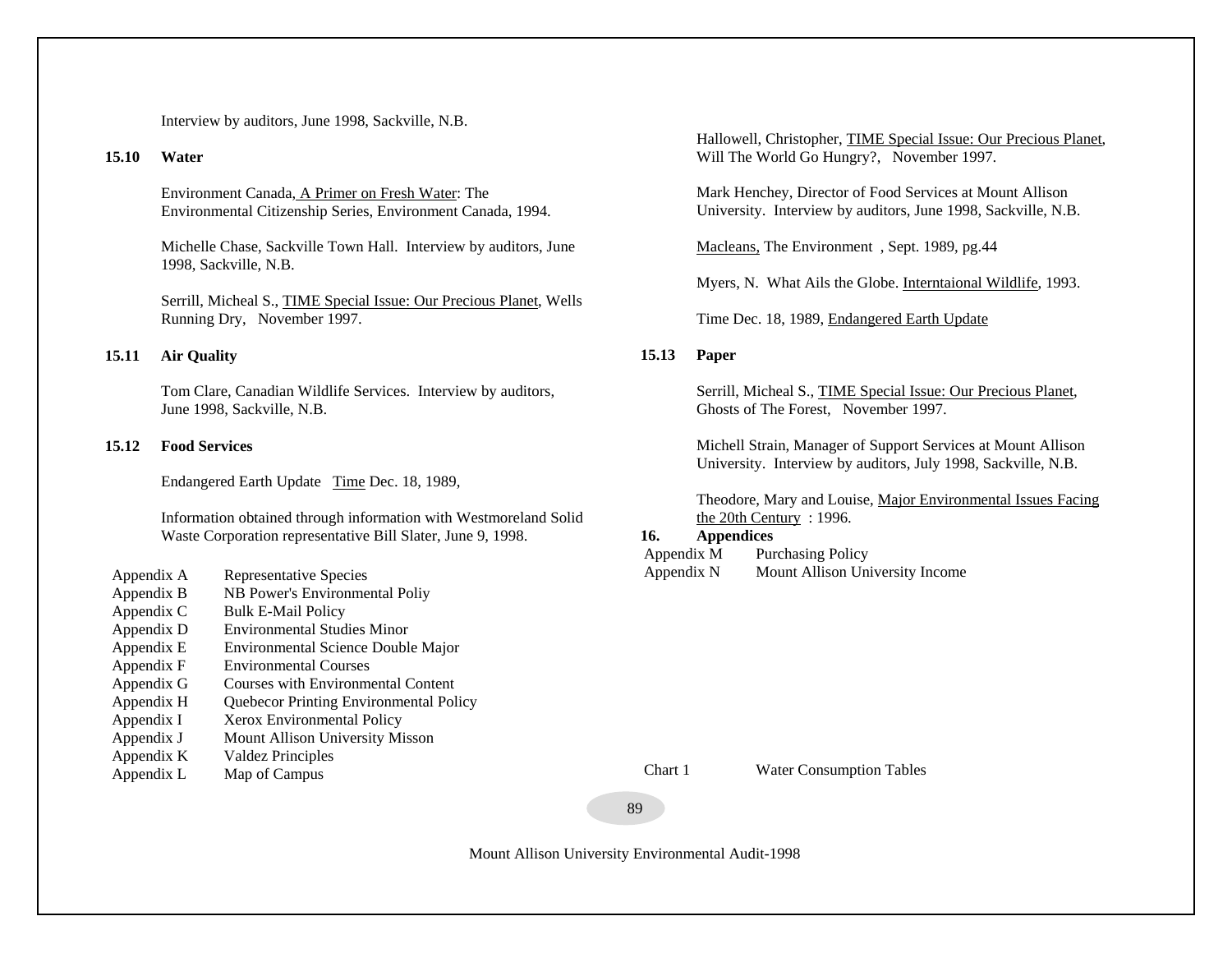| Chart 2  | Water Flow and Fixtures                        | Chart 13 | <b>Cleaning Supplies</b>                       |
|----------|------------------------------------------------|----------|------------------------------------------------|
| Chart 3  | <b>Energy Consumption</b>                      | Chart 14 | Chemical Make-up of Cleaning Supplies          |
| Chart 4  | <b>Assumptions of Energy Survey</b>            | Chart 15 | <b>Shop Chemicals</b>                          |
| Chart 5  | <b>Energy Survey- Summary</b>                  | Chart 16 | Recycling on Campus                            |
| Chart 6  | <b>Energy Survey</b>                           | Chart 17 | Oil Consumption                                |
| Chart 7  | Campus Survey of 1986                          | Chart 18 | Letterhead Information                         |
| Chart 8  | A Comparison of Light Surveys in 1986 and 1998 | Chart 19 | Paper Consumption                              |
| Chart 9  | <b>Building Information</b>                    | Chart 20 | Photocopier Chemicals                          |
| Chart 10 | <b>University Property</b>                     | Chart 21 | Chemical Make-up of Marriott Cleaning Supplies |
| Chart 11 | Campus Survey                                  |          |                                                |

Chart 12 Window Information

# **Appendix A Representative Species**

Representative Waterfowl: Yellow Warbler, Tree Swallow Yellow Throat Common Snipe Red-winged blackbirds Ducks of many breeds

## **Appendix B NB Power's Environmental Policy**

Additional principles of NB Powers Environmental Policy *Leadership:* 

*NB Power maintains a leadership role in the investigation of new environmentally responsible technologies and methodologies, through co-operative efforts with The public, industry, researchers and government.* 

*Environmental Standards and Guidelines:* 

*NB Power maintains consistency with all applicable environmental standards, guidelines, and codes for its facilities, from early planning through operation and finally to decommissioning.* 

*Environmental Audits: NB Power is committed to periodic environmental audits of its facilities and associated monitoring programs, to asses compliance with regulatory requirements and* 

90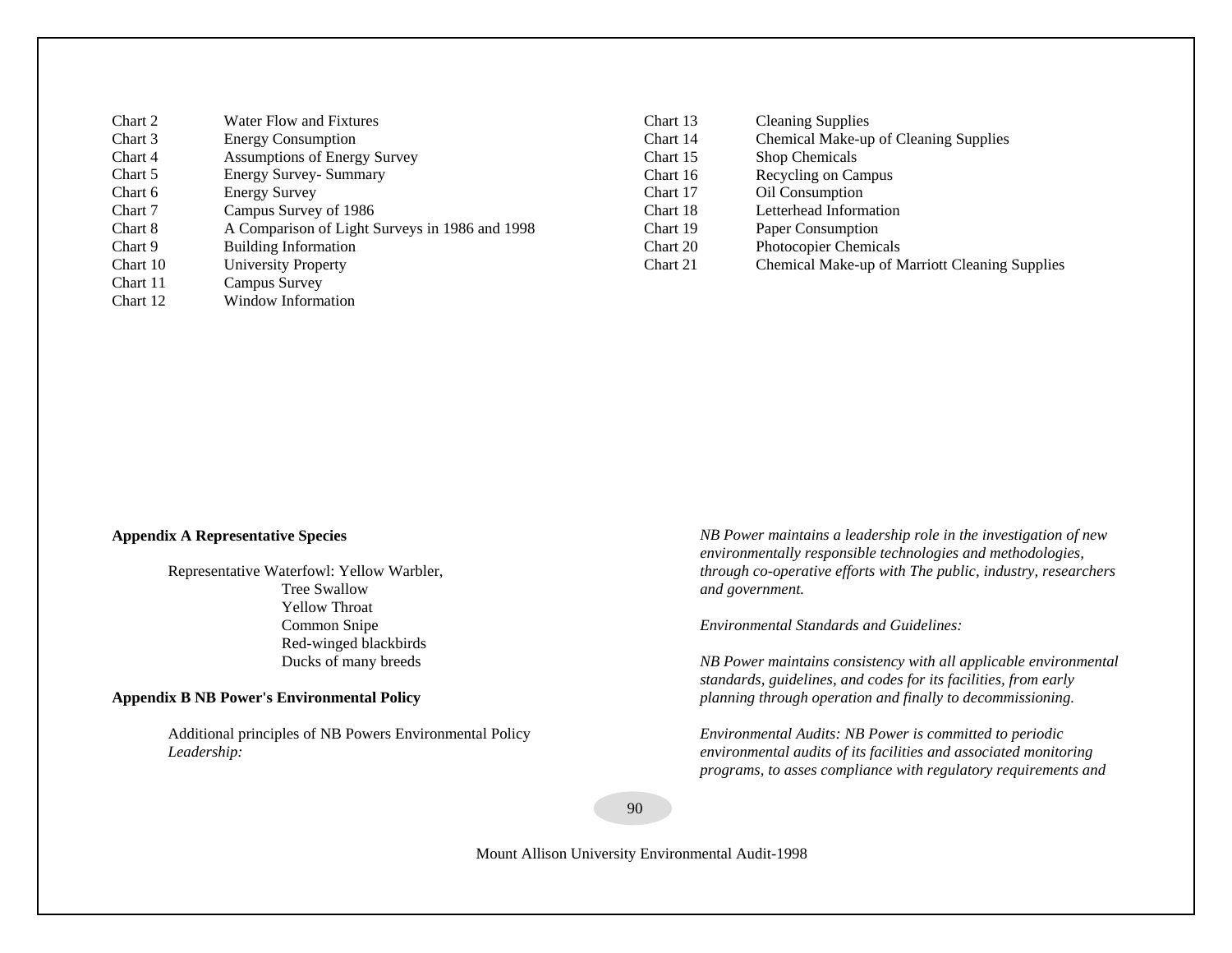*consistency with industry standards and internal procedures* 

*Environmental Protection Plan NB Power provides a framework of objectives and procedures to Assisi its employees in meeting utility commitment of environmental protection* 

## *Partnership:*

*NB Power strives to ensure its Environmental Policy is respected by all its partners including contractors, consultants, and suppliers of goods and services.*

(NB Power Environmental Report, 1996)

## **Appendix C Bulk E-Mail Policy**

Electronic mail is a very useful communication tool, used every day in University academic and administrative activities. It is also a convenient method for distributing information to the University community (using a bulk or mass mailing).

*Bulk e-mail* is an e-mail message that is addressed to a large number of people in the University community.

This policy seeks to promote the timely distribution of information to members of the University community via electronic mail while avoiding two common problems:

1. Large mailings have the potential to cause system performance problems.

2. Too many informational messages diminish the usefulness of e-mail as a tool for distributing information

recipients will often delete such messages without reading them if bulk e-mail messages become a nuisance.

This Policy will be administered by Computing Services.

Computing Services will make available a system to allow designated users to easily send e-mail to the following target groups: all members of the University community, all students, or all staff.

In order to send messages using this system, a departmental representative must be authorized under this policy. Authorization can only be given by a Vice-President. Authorization will normally be granted with the following restrictions:

1. Bulk e-mail messages will only be used for University business.

2. Bulk e-mail message will only be sent when they concern a matter of interest to most members of the target group.

3. Initially departments will be limited to one such message per week. This restriction can be overridden by a Vice-President in a specific case. This restriction will be reconsidered once we have sufficient experience with these messages to determine the problems this restriction causes and the capacity of the system to handle these messages.

4. Bulk e-mail messages to students are only to be sent by departments authorized to do so because each such message will increase e-mail traffic on that day by about 10%. This authorization will normally be given to departments that must communicate with students regularly to conduct University business (e.g. SAS).

91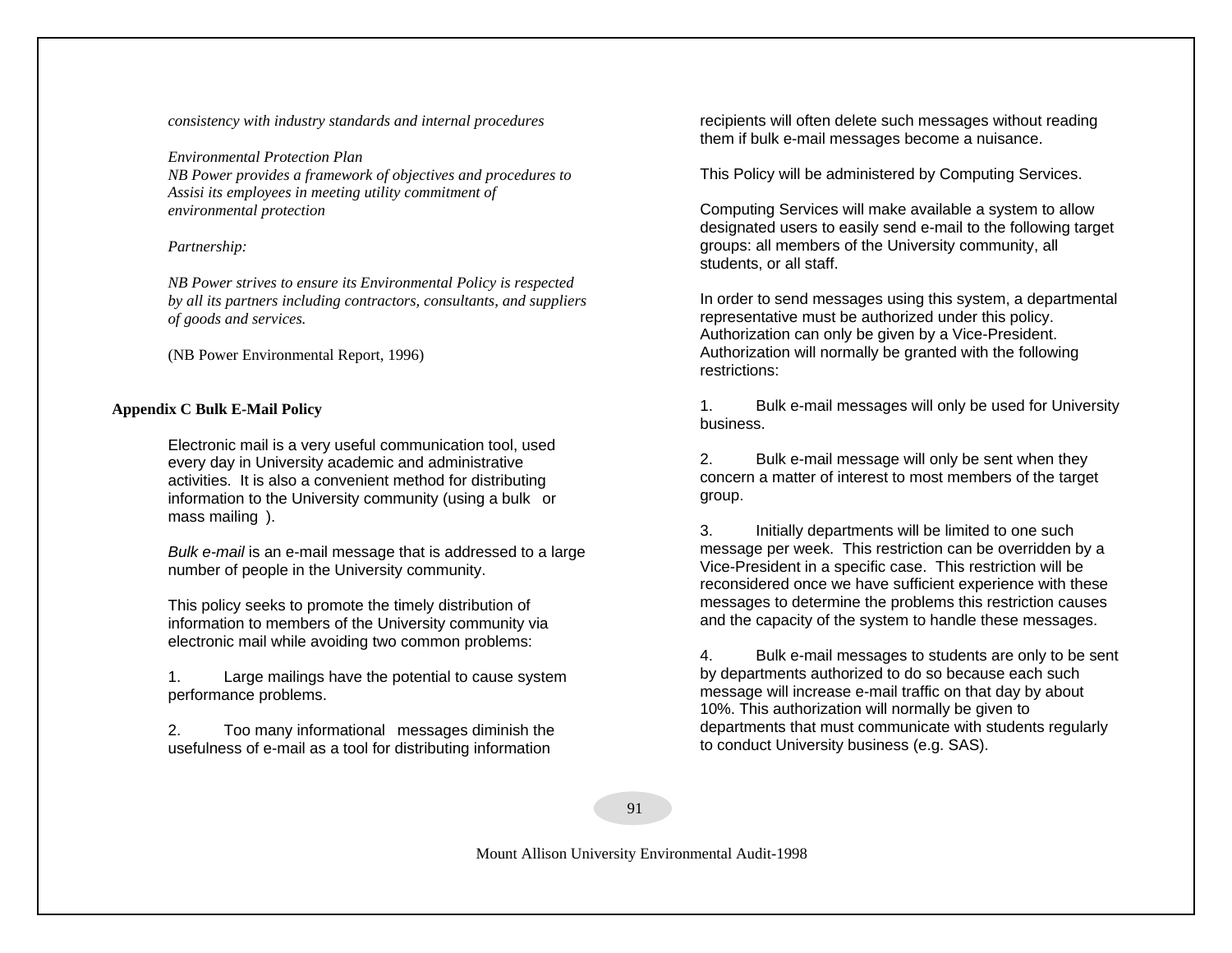This policy may be revised from time to time as feedback from users is received.

## **Appendix D Environmental Studies Minor**

To earn a minor in Environmental Studies 24 credits must be earned from the following courses: 3 from Geoscience 1011, or 1021, or 2031, or, 2101. 6 from Geography 2101 and 4101 9 from Economics 1000 and 3801 3 from Philosophy 3721 3 from Geography 3531 or Economics 3821 chosen in consultation with a program advisor.

## **Appendix E Environmental Science Double Major\***

This program is offered only as a double major (environmental science major with second major in one of Biology, Chemistry, Math, or Physics) of 99 credits earned from the following courses:

21 from Geoscience 1001, 1011, 1021, 2031, 2101, 2501, (or 2401), 3111 3 from Physics 1051 3 from Physics 3511, 3521 9 from Chemistry 1001, 1021, 3411 9 from Biology 1001, 1501, 2101 3 from Math 1111 3 from Math 1121, 1131 9 from Economics 1000, 3801 Biology 9 from Biology 2301, 2401, 2601 3 from Chemistry 2141 3 from Biochemistry 2001 9 from Biology 3101, 3301, 3341, 3351, 4001

15 from Biology at 3000 and 4000 levels

Chemistry 3 from Physics 1551 3 from Math 2121 12 from Chemistry 2141, 2151, 2221, 2321 9 from Chemistry 3011, 3411, 3421 12 from Chemistry 3141, 3211, 3221, 3311, 3331 Math6 from Math 2311 and 2321 9 from additional Math at the 2000 level 24 from the 3000 and 4000 levels or Math or Math/Computer **Sciences** Physics 6 from Math 2111 and 2121 12 from Physics 1551, 2251, 2701 and 2801 9 from Physics 3101, 3811, and Engineering/Physics 3701 12 from Physics at the 3000 and 4000 level, Engineering 3601

## **Appendix F Environmental Courses**

## **Chemistry**

*3011 Environmental Chemistry* 

Prerequisites: 2141 (or 2131), 2221, 3411; or permission of the department

This course examines the chemical aspects of the environment and will draw heavily upon the analytical, organic, inorganic, and physical chemistry background of the student. The implications of human activities on the atmosphere, water resources, and the soil will be explored. Some of the topics discussed will be environmental monitoring, waste management, acceptable limits, risk/benefit analysis and economic/social issues. Student practical work will involve projects in analytical chemistry, recycling, waste treatments as well as in researching and reporting on environmental chemistry topics. It is recommended that this course be taken in the final year. (Mount Allison 1998/99 Course Calender)

#### **Economics**

92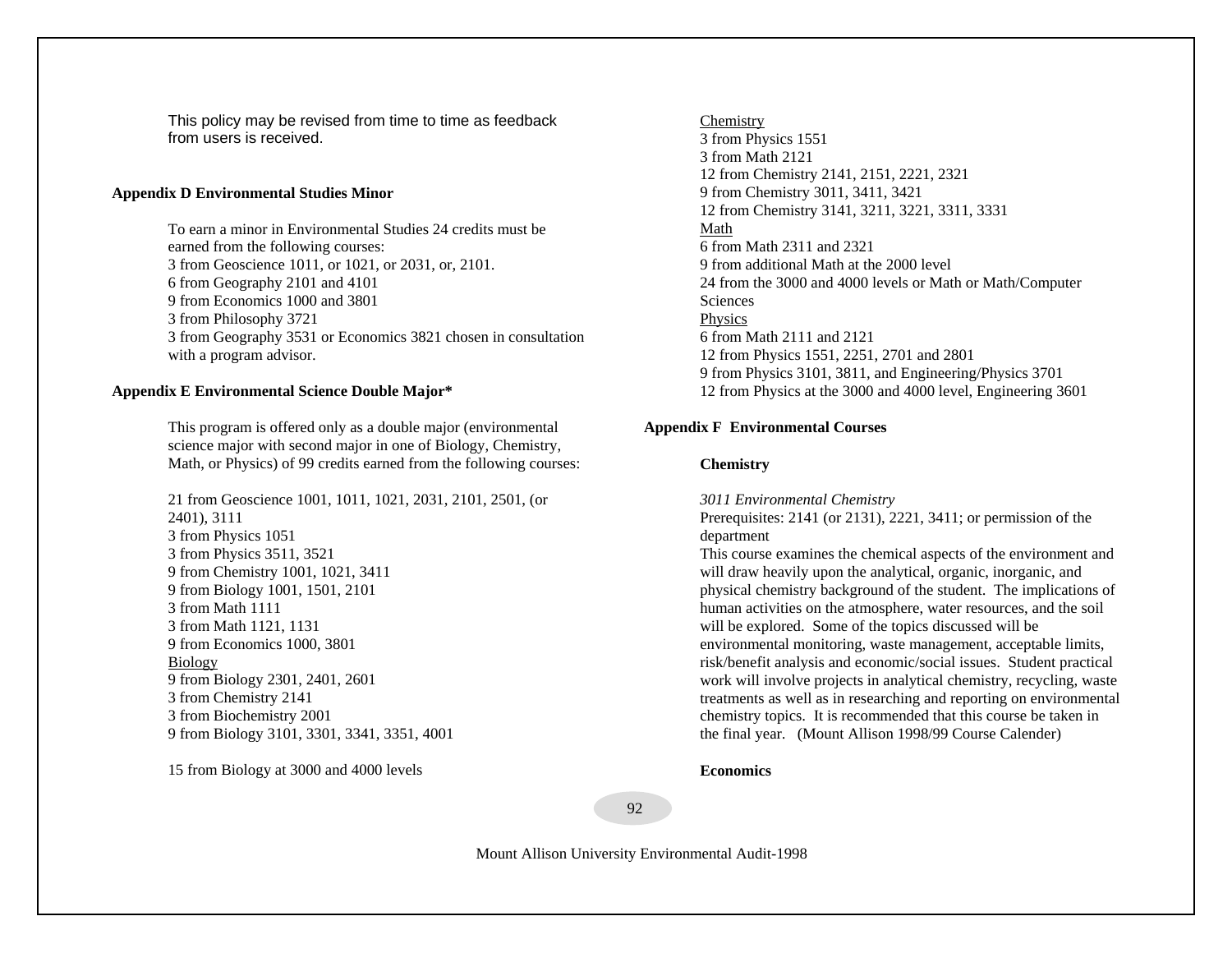## *3801 Environmental Economics*

Prerequisites: 1000 or permission of the department The application of economic analysis in the study of environmental problems. Students will examine when and why markets often fail to allocate sufficient resources to environmental conservation, and will critically assess different policy instruments available to correct for the fundamental market failure. Using the analytical methods developed in this course, the following type of policies will be examined: measures to control air and water pollution, the disposal of hazardous wastes, the protection of endangered species, and the control of cross border pollution, including the Canadian Green Plan. (Mount Allison 1998/99 Course Calender)

## **Geography**

# *2101 Natural Resources Management*

Prerequisites: None

This course explores the characteristics, extent, and sensitivity of natural resources. It emphasizes how humans manage these resources and includes a critical evaluation of the concepts of sustainable development and environmental friendliness. (Mount Allison 1998/99 Course Calender)

#### *4101 Seminar In Environmental Issues*

Prerequisites: One of the Geosciences 1011 or 1021 or 2031; Geography 1201 or 2101; or permission of the Department This course examines the current state of scientific knowledge related to various contemporary environmental issues and the public policy implications of these issues. (Mount Allison 1998/99 Course Calender)

#### **Geoscience**

*2031 Global Change* Prerequisites: None

An introductory level course dealing with the interaction of the environment with the Earth-particularly those aspects of the environment influenced by civilization and vice versa. The course gives an overview of major natural processes and geologic hazards which influence civilization, with detailed consideration of natural flooding, land slides, coastal processes and erosion, earthquakes and volcanoes as well as hydro Geoscience and ground water. It also deals with the effect of civilization on the physical environment-particularly on surficial deposits and near surface crystal rocks or bedrock eighth contamination of ground water and surface waters by waste disposal (including nuclear waste): Acid Rain, Radon gas and the Greenhouse Effect. (Mount Allison 1998/99 Course Calender)

## **Philosophy**

#### *3721 Environmental Ethics*

Prerequisites: Six credits in Philosophy; or permission of the Department

After reviewing the traditional attitudes toward the environment, this course will explore recent attempts to apply ethical analysis to such problems as pollution and conservation. We will pay particular attention to the ways in which problems of preservation and challenge us to extend our traditional norms and values. To what extent, for example, does growing sensitivity to our natural environment require of us a new environmental ethic: and oblige us to recognize animal rights? (Mount Allison 1998/99 Course Calender)

#### **Appendix G Courses with Environmental Content**

#### **Biology**

Although these courses dont necessarily deal with humans impact and connection with the environment, they do offer and understanding of ecology and ecosystems.

93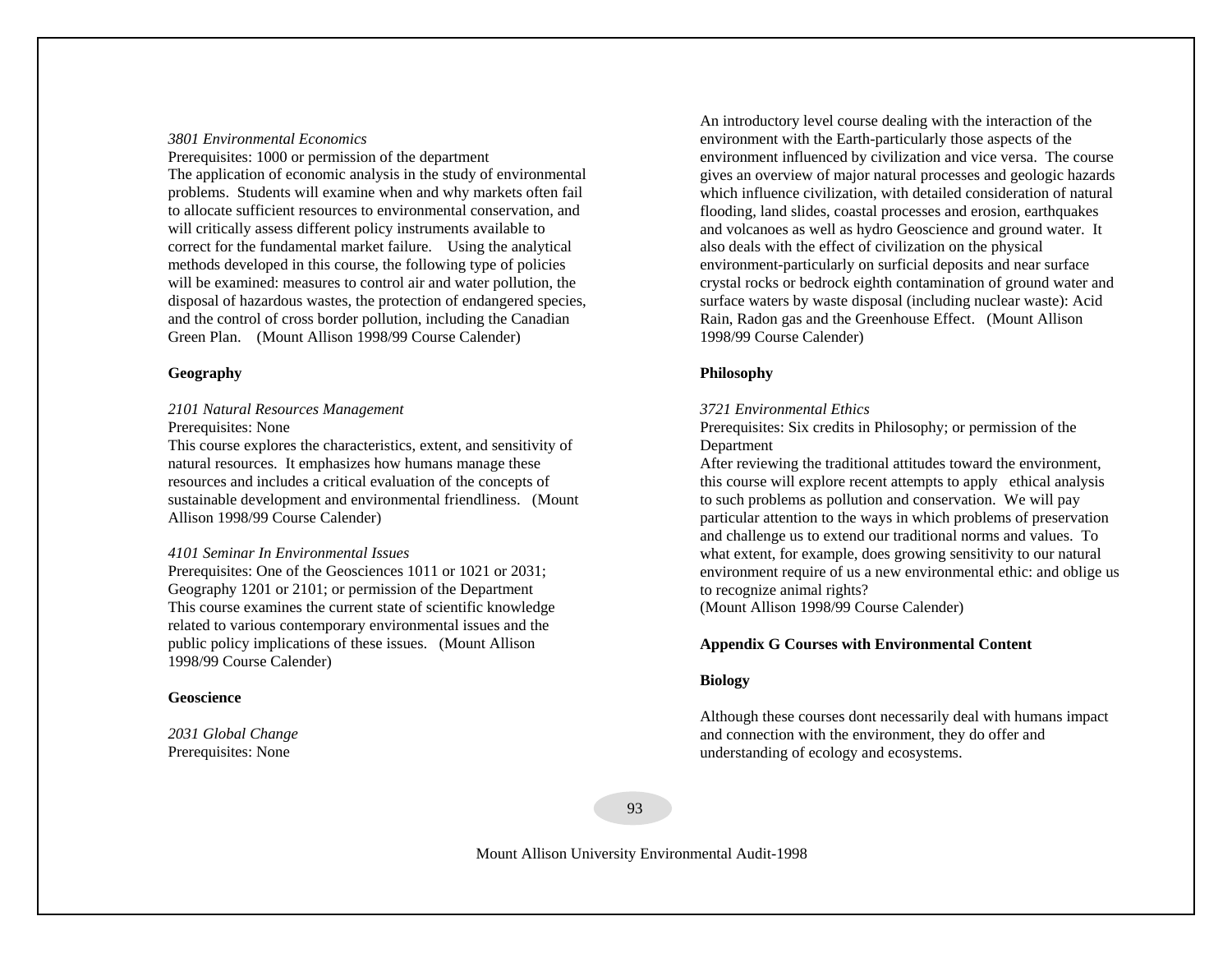*1211 World Ecosystems*  Prerequisites: None

*2101 Population and Community Biology*  Prerequisites: Biology 1501; or permission of the Department

*3501 Native Flora (Vascular Plants)*  Prerequisites: Biology 2301; or permission of the Department

*3011 Evolution* Biology 2601; or permission of the Department

## **Canadian Studies**

*2000 An Introduction to the Study of Canada* Prerequisites: None This course includes lectures on Canadas environmental history.

*3400 Contemporary Canadian Issues*  Prerequisites: Canadian Studies 2000; or permission of the Director of Canadian Studies This course allows student to pursue a topic of special interest which changes every year. One of the potential choices looks at Canada and the environment.

#### **Commerce**

*3371 Issues In Business and Society*  Prerequisites: Commerce 2131 and 2301; or permission of the Department Business and the environment is one of the topics examined during this course.

#### **Geography**

*2221 The Developing World* 

 Prerequisites: None As a portion of this course the decline of traditional land systems and resource use is examined.

*3201 Geography and Public Policy*  Prerequisites: Third year standing and at least one full Social Science credit.

## **Geoscience**

*1001 Introduction to Oceanography*  Topics covered include marine ecology Prerequisites: None

*2101 Coastal Oceanography*  Prerequisites: None Special Attention is given to sea level changes, erosion and pollution problems.

## **History**

*3360 Culture and Society in Modern Europe*  Prerequisites: Second year standing and at least six credits in History at the 1000 or 2000 level; or permission of the Department Includes a look at the emergence of a mass consumer society.

## **Political Science**

*4311 Canadian-American Relations* Prerequisites: Political Science 2301; or permission of the Department Environmental issues is but one of the themes in this course on the post 1945 Canadian-American Relationship

**Religious Studies** 

*1651 Contemporary Myths* 

94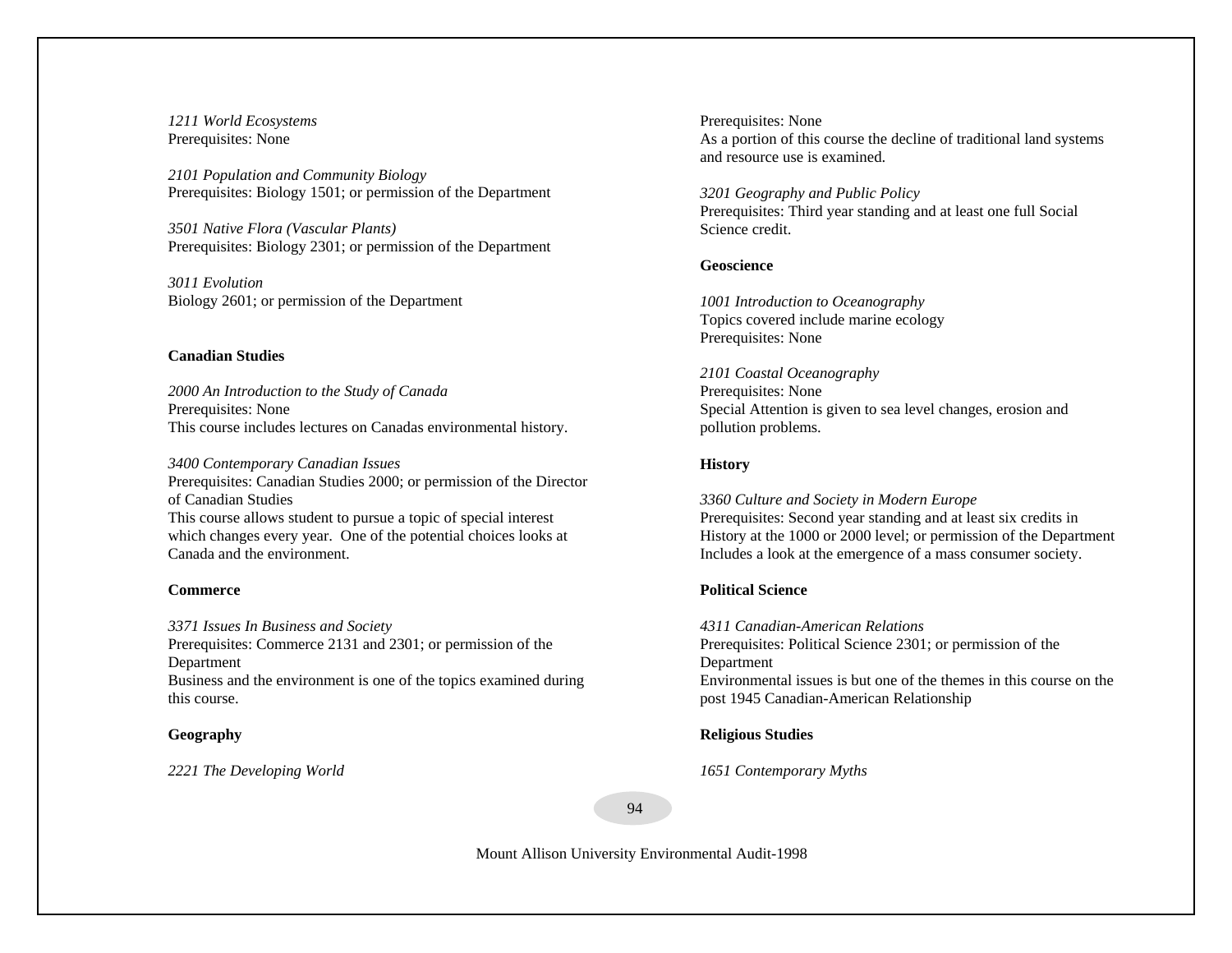## Prerequisites: None The ecology myth is one of the myths examined in this course.

## *2221 World Religions and World Concerns*

Prerequisites: Six credits from the Humanities 1600 series; or Sociology/Anthropology 1001, 1011, or six credits from Geography 1201, 2101.

World religions and their relationship to world problems including populations, pollution, ecology and resource distribution is examined in this course.

## *3541 Contemporary Ethical Issues*

Prerequisites: Six credits from the Humanities 1600 series, or Religious Studies 2501 or 2511, or Philosophy 2701; or permission of the Department Ecology is one of the ethical issues tackled.

## **Sociology/Anthropology**

## *3611 Public Controversies*

Prerequisites: Six credits in Sociology/Anthropology at the 2000 level; or permission of the Department Particular attention will be paid to social, technological, scientific, and environmental controversies in a comparative context.(Mount Allison 1998/99 Course Calender)

## **Appendix H Quebecor Printing Environmental Policy**

The following guidelines have been established for the conduct of Quebecor Printing Inc:

- Utilize methods and processes designed to reduce air and water pollution and energy material usage.
- Promote the production and use of recycled materials to our customers.

 $\bullet$  Promote and invest in the development of natural or nonhazardous products and methods in the printing process that are compatible with a clean and healthful environment.

• Promote environmental awareness and responsibility among our employees our customers and communities.

C Implement programs to reduce waste and recycle residual wastes. Other remaining wastes will be disposed of in a manner consistent with sound environmental practice.

 $\bullet$  Respect environmental regulations and apply responsible environmental standards for the construction, renovation and maintenance of any Quebecor Printer facility. Whenever possible, integrate energy systems using sources of renewable energy.

All Company operations will be reviewed on a regular basis to ensure that they are being conducted consistent with the above guidelines. In addition, these guidelines will be updated as required to ensure that they meet the Company s commitment as a leading enviro-printer in the industry.

(Environmental Policy of Quebecor Printing Inc.)

# **Appendix H Xerox Environmental Policy**

Xerox carries several Energy Star and Environmental Choice Compliant Products

- Ozone emission levels are up to 50 times lower than regulatory limits
- C Reduced and returnable packaging, and a supplies return program (copy and printer cartridges, toner containers, and waste toner) with no cost to customers
- Principles of Xeroxs Environmental Policy are as follows:
- a) Protection of the environment and the health and safety of Xerox employees, customers, and neighbours from unacceptable risks takes priority over economic considerations and will not be compromised.

95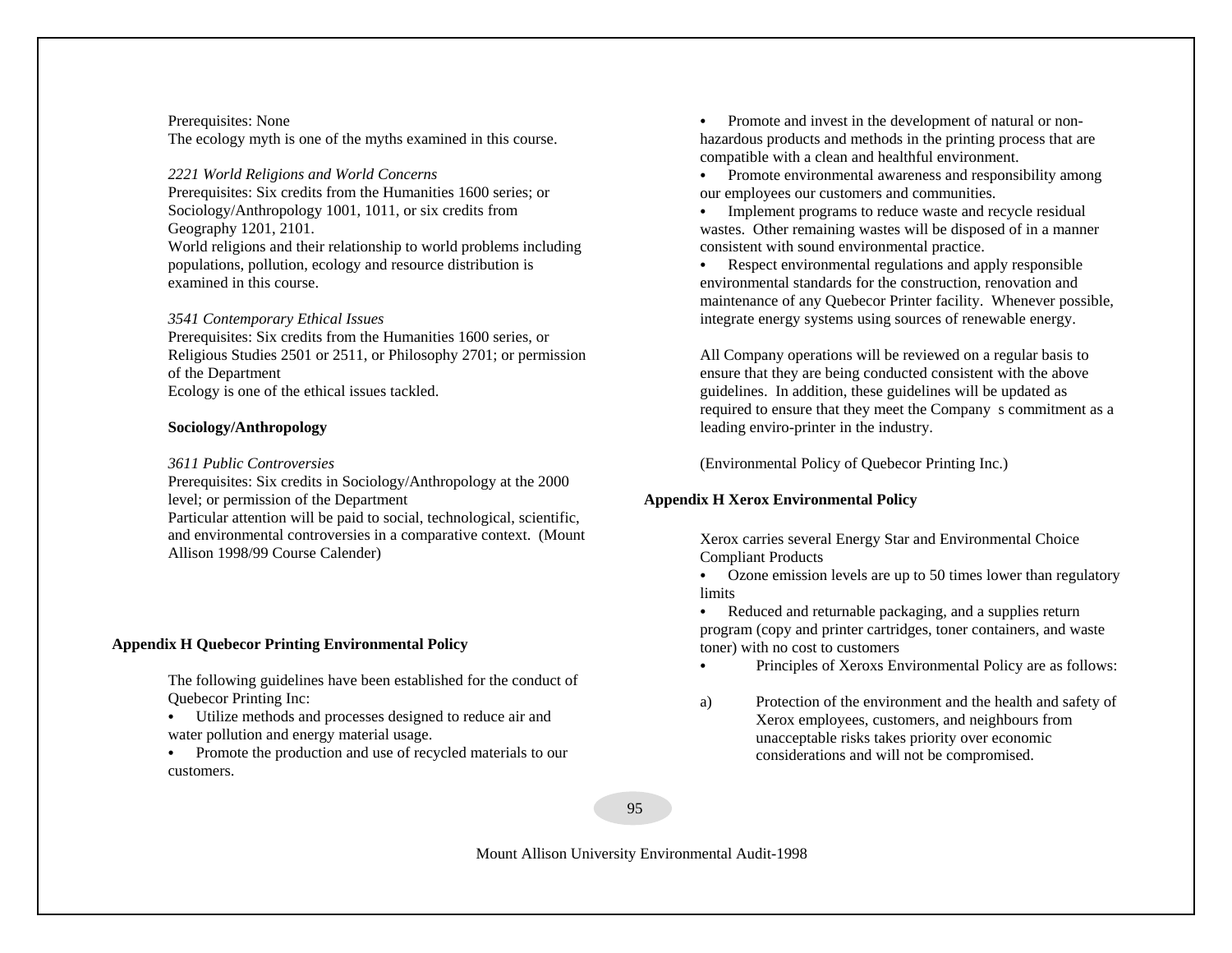- b) Xerox operations must be conducted in a manner that safeguards health, protects the environment, conserves valuable materials and resources, and minimizes risk of asset losses.
- c) Xerox is committed to designing, manufacturing, distributing and marketing products and processes to optimize resource utilization and minimise environmental impact.
- d) All Xerox operations and products are, at a minimum, in full compliance with applicable governmental requirements and Xerox standards.
- e) Xerox is dedicated to continuous improvement of its performance in Environment, Health, and Safety.
- f) Xerox has a goal of waste-free products manufactured in waste-free factories to enable waste-free offices.

(Xerox and the Environment: A Natural Partnership)

## **Appendix J Mount Allison University Mission**

Mount Allisons mission is to provide a rigorous liberal education of high quality primarily to undergraduate students in a coeducation, intimate residential environment. In providing this education the University chooses to concentrate on a limited number of programs so as to preserve their quality. The liberal nature of education means both breadth and depth in academic programs, as well as the development of the whole person through involvement in extracurricular activities such as music, drama, art, athletics, community involvement, spiritual development, university governance and other activities.

#### **Appendix K Valdez Principles**

In 1989 the coaliton for Environmentally Responsible Economies developed a set of ten principles for corporate environmental responsibility called the 'Valdez Principles'.These principles are designed to commit businesses to protecting the environment through their actions and policies and are one way of evaluating university and corporate responsibility.

#### Introduction

By adopting these principles, we publicly affirm our belief that corporations have a responsibility for the environment, and must conduct all aspects of their business as responsible stewards of the environment by operating in a manner that protects the earth. We believe that corporations must not compromise the ability of future generations to sustain themselves.

We will update our practices continually in light of advances in technology and new understandings in health and environmental science. In collaboration with CERES, we will promote a dynamic process to ensure that the principles are interpreted in a way that accomodates changing technologies and environmental realities. We intend to make consistent, measurable progress in implementing these Principles and to apply them in all aspects of our operations throughout the world.

#### **The Valdez Principles**

## **1. Protection of the Biosphere**

We will reduce and make continual progress toward eliminating the release of any substance that may cause environmental damage to the air, water, or the earth or its inhabitants. We will safeguard all habitants affected by our operations and will protect open spaces and wilderness, while preserving biodiversity.

## **2. Sustainable Use of Natural Resources**

We will make sustainable use of renewable natural resources such as water, soils, and forests. We will conserve nonrenewable natural resources through efficient use and careful planning.

## **3. Reduction and Disposal of Waste**

We will reduce and where possible eliminate waste through source reduction and recycling. All waste will be handled and disposed of through safe and responsible methods.

96